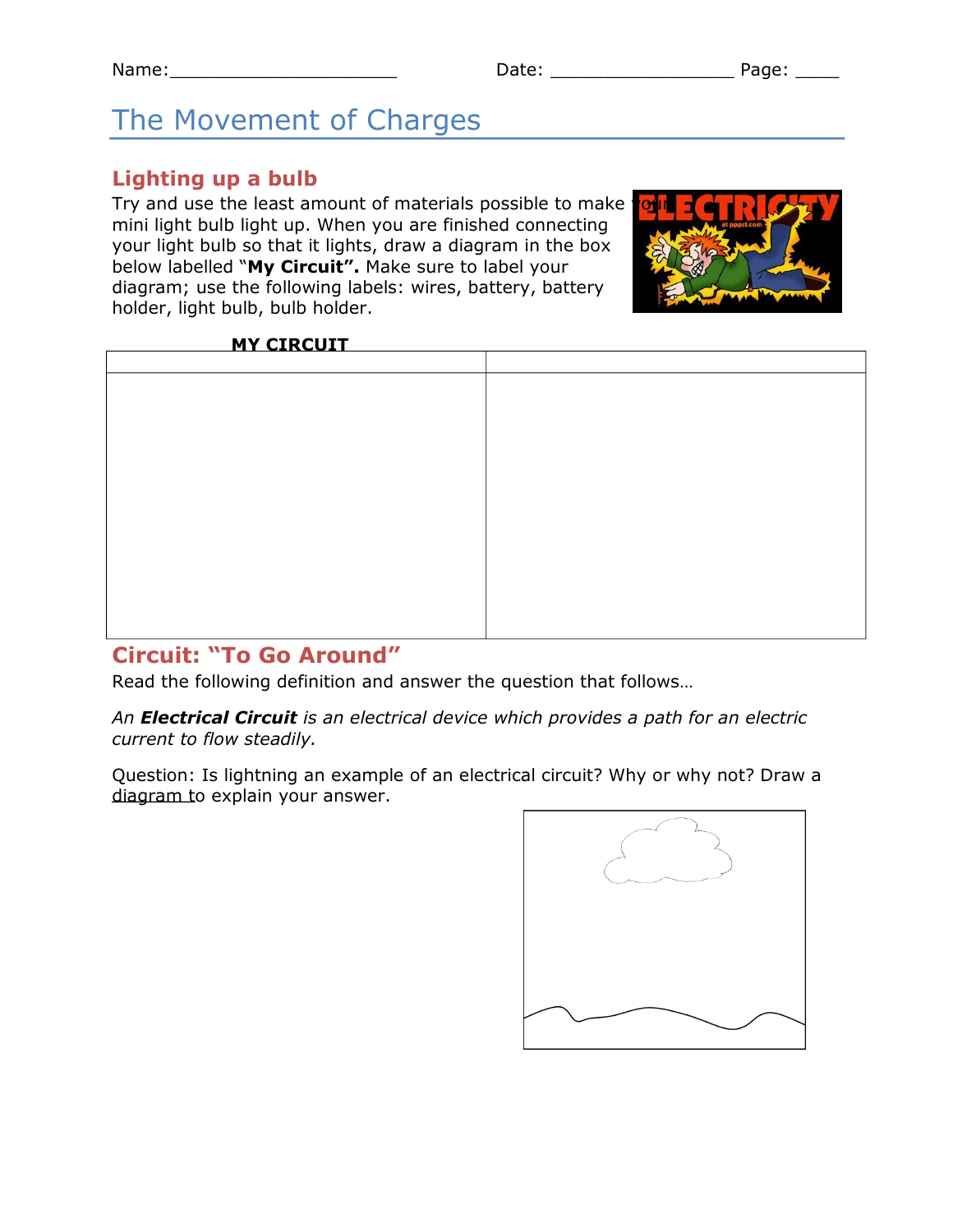| Name | ーーー | -<br>- |
|------|-----|--------|
|      |     |        |

## **The Flow of Charges**

| The device that supplies The device that supplies<br>electrical equipment is called the | energy to operate any<br>. The |
|-----------------------------------------------------------------------------------------|--------------------------------|
|                                                                                         |                                |
| could be an electrical outlet or a                                                      |                                |
| You would describe your source by a certain                                             | which is                       |
| called its                                                                              | . The                          |
| symbol for                                                                              | is (make                       |
| sure you write it in italics!).                                                         |                                |



These are both examples of

 $\overline{\phantom{a}}$  . The set of the set of the set of the set of the set of the set of the set of the set of the set of the set of the set of the set of the set of the set of the set of the set of the set of the set of the set o



Charges gain energy when they pass through a source. Potential difference describes how much their energy changes as they pass through a source. The potential difference \_\_\_\_\_\_\_\_\_\_\_\_\_\_\_\_\_\_\_\_\_ a source is the difference in the energy of a \_\_\_\_\_\_\_\_\_\_\_ \_\_\_\_\_ \_\_\_\_\_\_\_\_\_\_\_\_\_\_ entering one end of the source and the energy of a unit of change \_\_\_\_\_\_\_\_\_\_\_\_\_\_\_\_\_\_\_ the other end of the source. *But what does this mean?*

The unit that we use to \_\_\_\_\_\_\_\_\_\_\_\_\_\_\_\_\_\_\_ potential difference is \_\_\_\_\_\_\_\_\_\_\_\_\_\_\_\_\_\_. This unit of measure is symbolized by this letter: \_\_\_\_ (No Italics).

**In your own words, try to explain how potential difference works across a source. Use the section below that is labelled "My Explanation".**

**My Explanation**